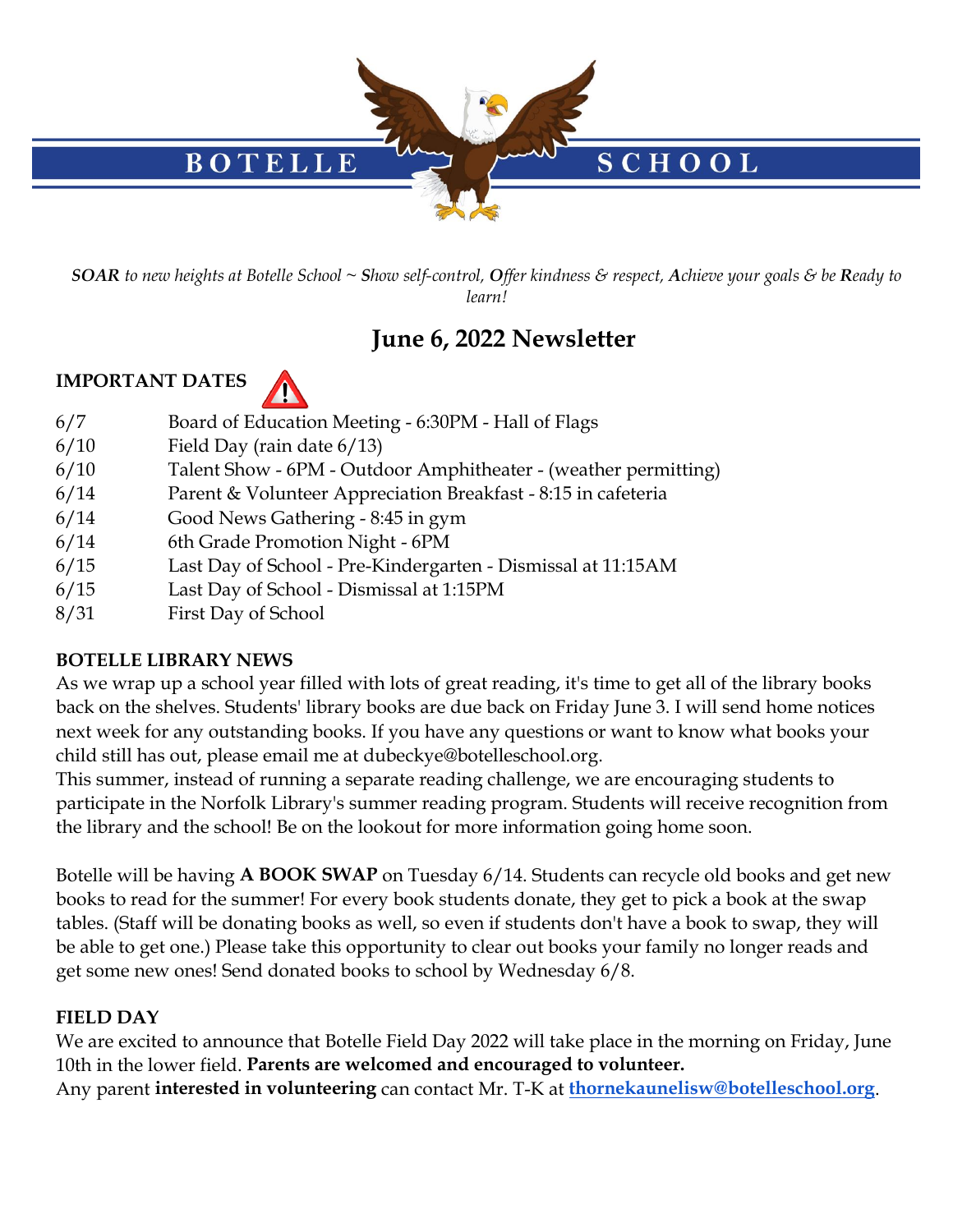Students should bring shoes that can get wet, a change of clothes (including shoes) and towel. Please apply sunscreen/bug spray at home. **Parent Volunteers:** Anyone interested in staying and purchasing lunch, please contact Mrs. Lasko at [laskom@botelleschool.org.](mailto:laskom@botelleschool.org) Lunch will be: **Bosco Sticks with Marinara Sauce, Veggie Sticks, Watermelon, Ice Cream Sandwich and Milk**. The cost of an **adult lunch is \$5.00**.

### **PARENT & VOLUNTEER APPRECIATION BREAKFAST**

Join us on Tuesday, June 14 at 8:15 in the cafeteria for a light breakfast in honor of YOU! A strong home-school and community-school partnership leads to success in the classroom for students. We want to thank you for all you do - from helping with homework to leading an afterschool program your support means the world to us and our students. Please RSVP to Mrs. Lasko @ 860-542-5286 or [laskom@botelleschool.org](mailto:laskom@botelleschool.org) by Friday, June 10. We hope to see you there - and so do our students! Join us afterwards for the Good News Gathering starting at 8:45 in the gym!

#### **NORFOLK LIBRARY NEWS**

The Happy Beach Kick off Party for the Summer Reading program "Oceans of Possibilities" is on June 18th from 5-6 pm. A Caribbean Steel Drum Band will be playing happy beach music and is free and open to everyone. Plan on a family picnic and we will serve dessert. Bring your beach chairs, blankets and dinner. We will spread out on the lawn. If it's wet or too hot , we will move the beach party to the Great Hall. Don't forget to wear island attire . Show us your costumes from the Little Mermaid play. If you have any questions you may email Miss Eileen at efitzgibbons@biblio.org or call the Library 860 542 5075 ext 4.

Children will be receiving information about the Summer Reading Challenge! All children must be registered in order to win a super duper prize. The forms will be given to the school and are available at the Norfolk Library.

Remember to check out what's happening on Mondays at 5:30 pm . Wonderful science and art programs.

#### **NORTHWESTERN REGIONAL #7 FOOD TRUCK KINDNESS IN MOTION FESTIVAL**

We would like to invite you and your school community to our *Second Annual Kindness in Motion Food Truck Festival on Saturday, June 4th from 12:00-6:00 pm at Northwestern Regional High School!* In addition to food trucks and music, there will be plenty of family friendly activities such as bounce houses, inflatables, sports, yard games, face painting...and more! We will also have a helicopter fly-in and a fire truck! There is something for all ages!

We are asking for a \$5 donation per person which will go directly towards funding our Kindness in Motion program for the 2022-23 school year. As you know, our Kindness in Motion program is an initiative aimed at promoting and spreading kindness. We would like to celebrate the end of a great year with this Festival!

Due to the pandemic, we have not been able to host this event since 2019. Here is the promotional video from the last food truck festival:<https://vimeo.com/340653826>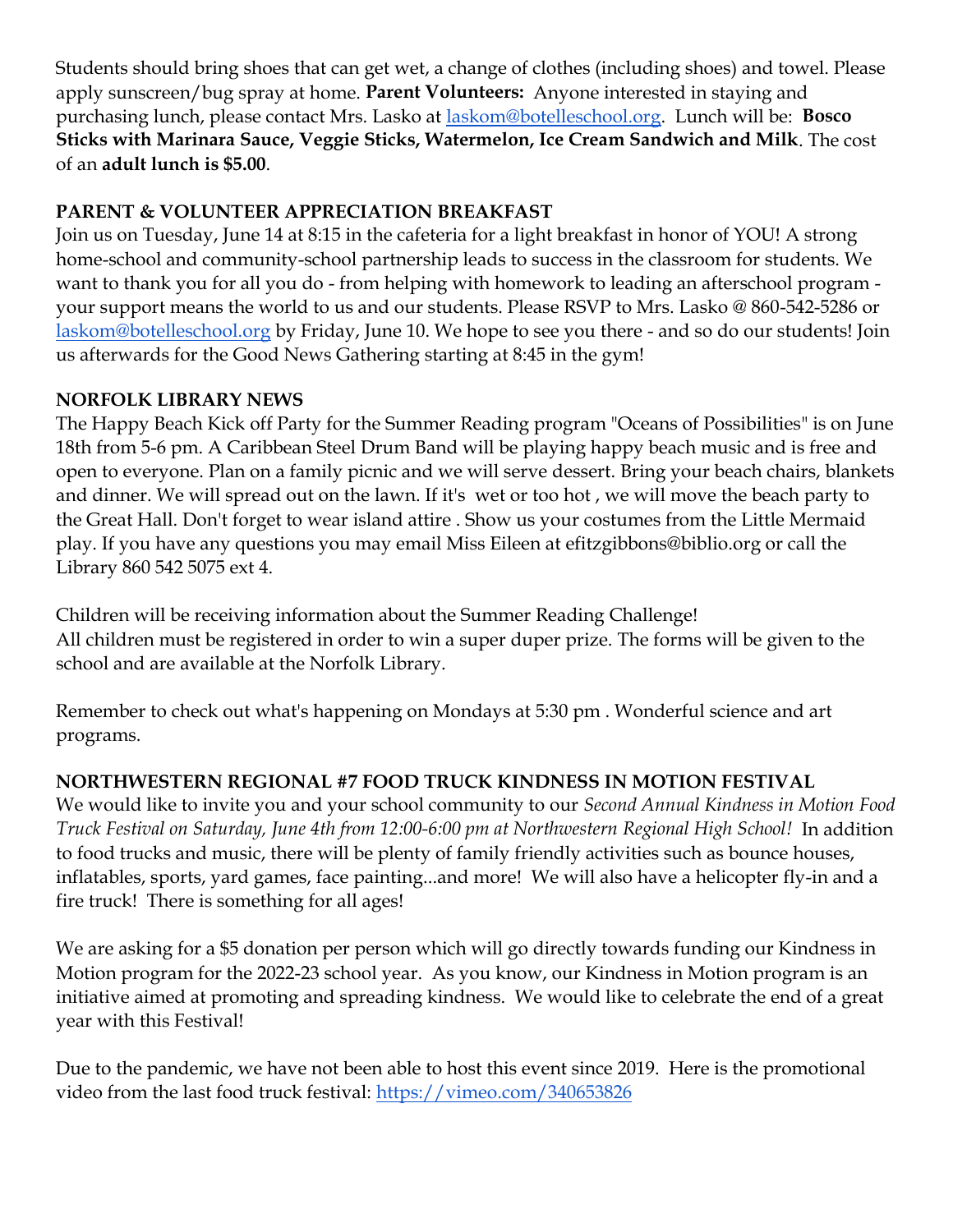# **COVID UPDATES**

Positive cases in school as of today:  $\theta$ 

People quarantining: 0

Please use the health screening tool daily to determine if your child should come to school.

| <b>Covid Protocols</b>                                                                                                                                                                                                                                                                                                                                                                        |
|-----------------------------------------------------------------------------------------------------------------------------------------------------------------------------------------------------------------------------------------------------------------------------------------------------------------------------------------------------------------------------------------------|
| Daily Screening For Parents                                                                                                                                                                                                                                                                                                                                                                   |
| <b>Every morning before you send your child to school, please check for the following:</b>                                                                                                                                                                                                                                                                                                    |
| Does your child have a temperature of 100.4 degrees or greater?                                                                                                                                                                                                                                                                                                                               |
|                                                                                                                                                                                                                                                                                                                                                                                               |
| Does your child have any other symptoms of COVID 19? See the below list.                                                                                                                                                                                                                                                                                                                      |
|                                                                                                                                                                                                                                                                                                                                                                                               |
| Cough<br><b>Nausea</b><br><b>Feeling</b><br><b>New Loss of</b><br><b>Keep Child</b><br><b>Congestion</b><br><b>Fatigue</b><br><b>Muscle Pain</b><br><b>Shortness of Breath</b><br>Vomitina<br><b>Feverish</b><br><b>Sore Throat</b><br>Taste and/or<br><b>Home</b><br><b>Runny Nose</b><br><b>Headache</b><br><b>Difficulty Breathing</b><br><b>Smell</b><br><b>Chills</b><br><b>Diarrhea</b> |
| Was your unvaccinated child in close contact* with anyone confirmed with COVID-19 within the last 2<br>weeks <sub>8</sub>                                                                                                                                                                                                                                                                     |
| If the answer is YES to ANY of these questions, DO NOT send your child to school.<br>Instead, <b>begin quarantine</b> of your child and contact your healthcare provider. Strongly consider<br>COVID-19 testina.                                                                                                                                                                              |
| If ANYONE in your home has been tested for COVID-19 (excluding routine testing) or is symptomatic,<br>DO NOT send your unvaccinated child to school until the results have been obtained.                                                                                                                                                                                                     |
| If your unvaccinated child has traveled, CDC Travel Guidelines advise that individuals who have traveled<br>should quarantine for 7 days with a test on day 5.                                                                                                                                                                                                                                |
| Cultivation Channel Based on New Data (Outsidelines<br>DEVICED Arraive 17, 0001<br>COVID 10 Barcela Carpentine Tool                                                                                                                                                                                                                                                                           |

Thank you for all you do to keep our school community safe and healthy. It can be difficult to understand the health protocols. Here's a quick list of steps to follow if your child is presenting with any symptoms consistent with Covid.

- 1. Keep your child home and report the absence to the school nurse.
- 2. Call your child's doctor and follow their recommendations.
- 3. Your child can return to school with a negative Covid test and improved symptoms. OR

4. Your child can return to school with an alternate diagnosis and note from the doctor and no or improved symptoms.

5. Call or email the school nurse to inform us of the return to school plan.

If your child is a close contact of a positive individual or anyone in the household is awaiting test results, please keep your child home and contact the school nurse. If your child is fully vaccinated and we have a record of that, you can inform us of the positive case and send your child to school.

#### **MAKE UP WORK**

If your child is home sick or awaiting test results, teachers can send home missed work so your child doesn't fall behind. Please allow 24 hours for our teachers to prepare the assignments, directions and materials. We want the work to be meaningful and doable for your child.